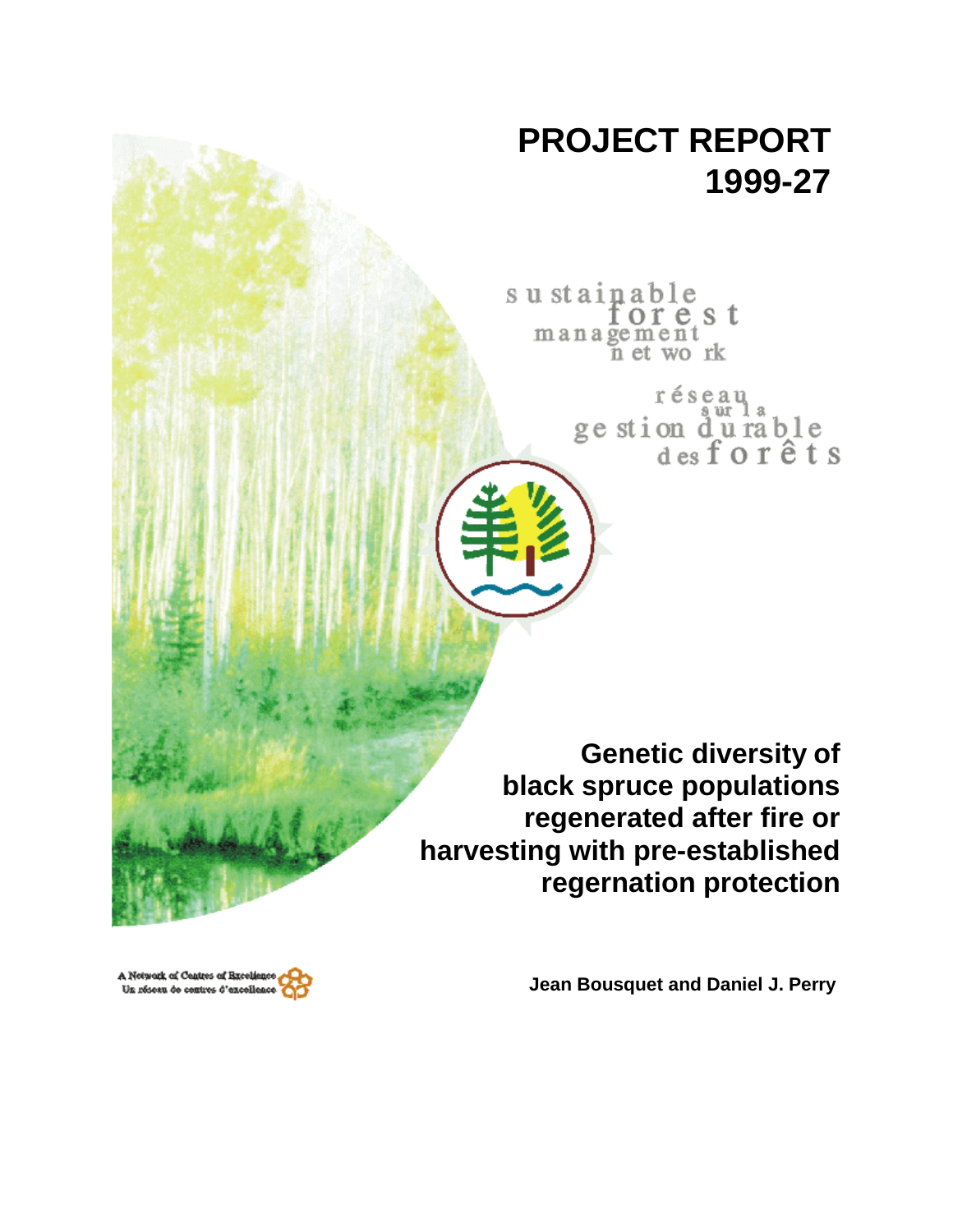For copies of this or other SFM publications contact:

Sustainable Forest Management Network G208 Biological Sciences Building University of Alberta Edmonton, Alberta, T6G 2E9 Ph: (780) 492 6659 Fax: (780) 492 8160 http://www.biology.ualberta.ca/sfm/

ISBN 1-55261-042-X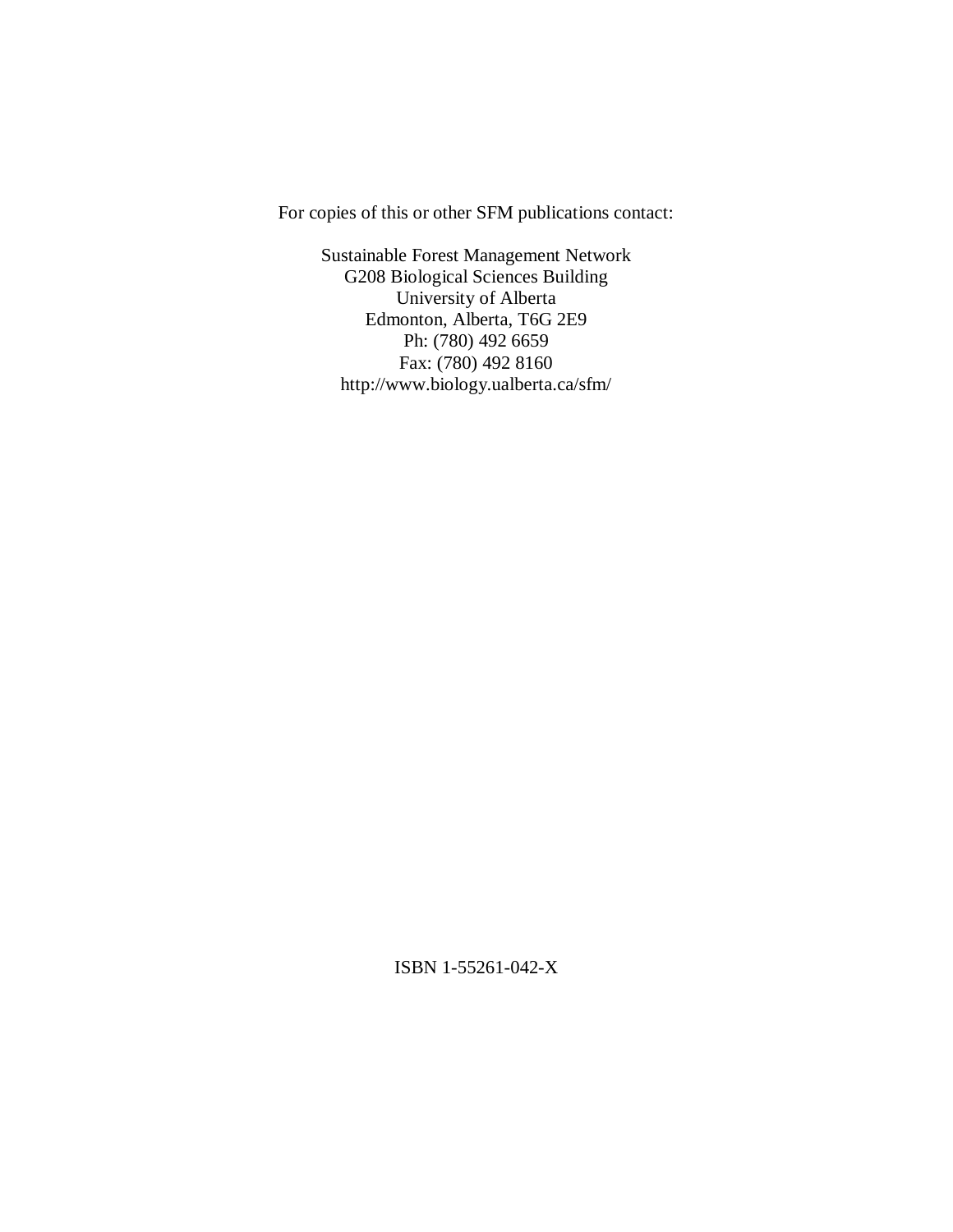# **Genetic diversity of black spruce populations regenerated after fire or after harvesting with pre-established regeneration protection**

by

#### **Jean Bousquet and Daniel J. Perry**

Sustainable Forest Management Network Centre de recherche en biologie forestière Université Laval, Ste.-Foy, Québec

**July 1999**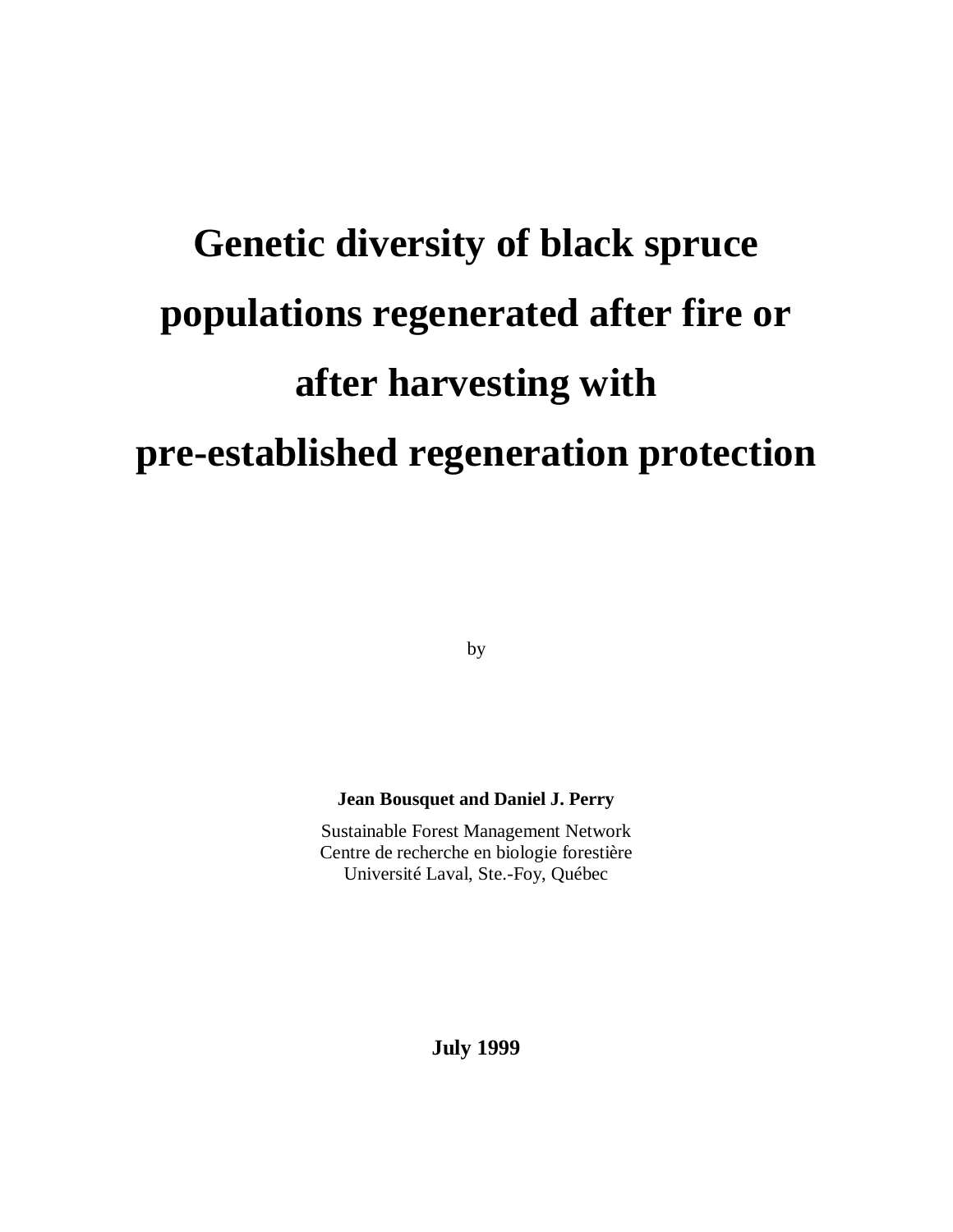#### **EXECUTIVE SUMMARY**

Black spruce (*Piceamariana* [Mill.] B.S.P.) regenerates under two different regimes 1) by seed, given adequate seed bed conditions, e.g. post-fire conditions; and 2) by layering, e.g. populations where harvest with protection of pre-established natural regeneration is practiced and where accumulation of organic matter prevents seed germination and seedling establishment. Although the growth of black spruce stands from layering is comparable to that of stands from seeds, questions have been raised about the long-term effects of management regimes favouring layering and clonal structures. The objectives of this project are: 1) to evaluate the genetic diversity and the level of inbreeding of black spruce populations regenerated by layering after harvest; and 2) to compare these parameters with those of populations regenerated naturally by seed after fire. A set of 12 polymorphic codominant molecular markers have been developed and applied to evaluate the genetic diversity in seven mature populations of black spruce from both types of origin. At the scale of analysis, the results show that the genetic diversity of black spruce populations is essentially the same whether stand origin is from fire or from clear-cut with protection of pre-established regeneration. Inbreeding levels were also essentially the same. The next phase will determine whether consanguineous mating is more likely in stands regenerated by layering, by estimating the comparing mating system parameters. These results will permit to validate at the genetic biodiversity level the current management regime of black spruce forests, ensuring that natural genetic resources are well preserved for the future.

# **RÉSUMÉ EXÉCUTIF**

L'épinette poire (*Picea mariana* [Mill.] B.S.P.) se régénère suivant deux stratégies; par les semences, lorsque le lit de germination est propice comme après un feu, et par marcottage, par exemple dans les peuplements où est pratiquée la coupe avec protection de la régénération pré-établie, et où l'accumulation de matière organique prévient la germination des semences et l'établissement des semis. Bien que la croissance des peuplements issus de marcottes semble comparable à celle des peuplements issus de semis, des préoccupations ont été formulées quant à la diversité des peuplements issus de la reproduction asexuée et des effets à long terme de lemploi de stratégies d'aménagement favorisant le marcottage et la structuration clonale. Une augmentation des niveaux d'endogamie, de consanguinité et une diminution des niveaux de diversité génétique pourraient prendre place si de tels systèmes d'aménagement sont maintenus sur plusieurs générations. Les objectifs du projet sont d'évaluer la diversité génétique et le niveau d'endogamie de peuplements d'épinette noire régénéres par marcottes après coupe et de comparer ces paramètres à ceux des peuplements naturels régénérés à partir de semences après feu. Un ensemble de 12 marqueurs moléculaires co-dominants polymorphes a été mis au point et utilisé afin d'évaluer la diversité génétique de sept populations matures d'épinette noire représentatives des deux types d'origine. À l'échelle de l'étude, les résultats démontrent que la diversité génétique des populations d'épinette noire est la même, que l'origine soit un feu ou une coupe avec protection de la régénération pré-établie. Les niveaux de consanguinité étaient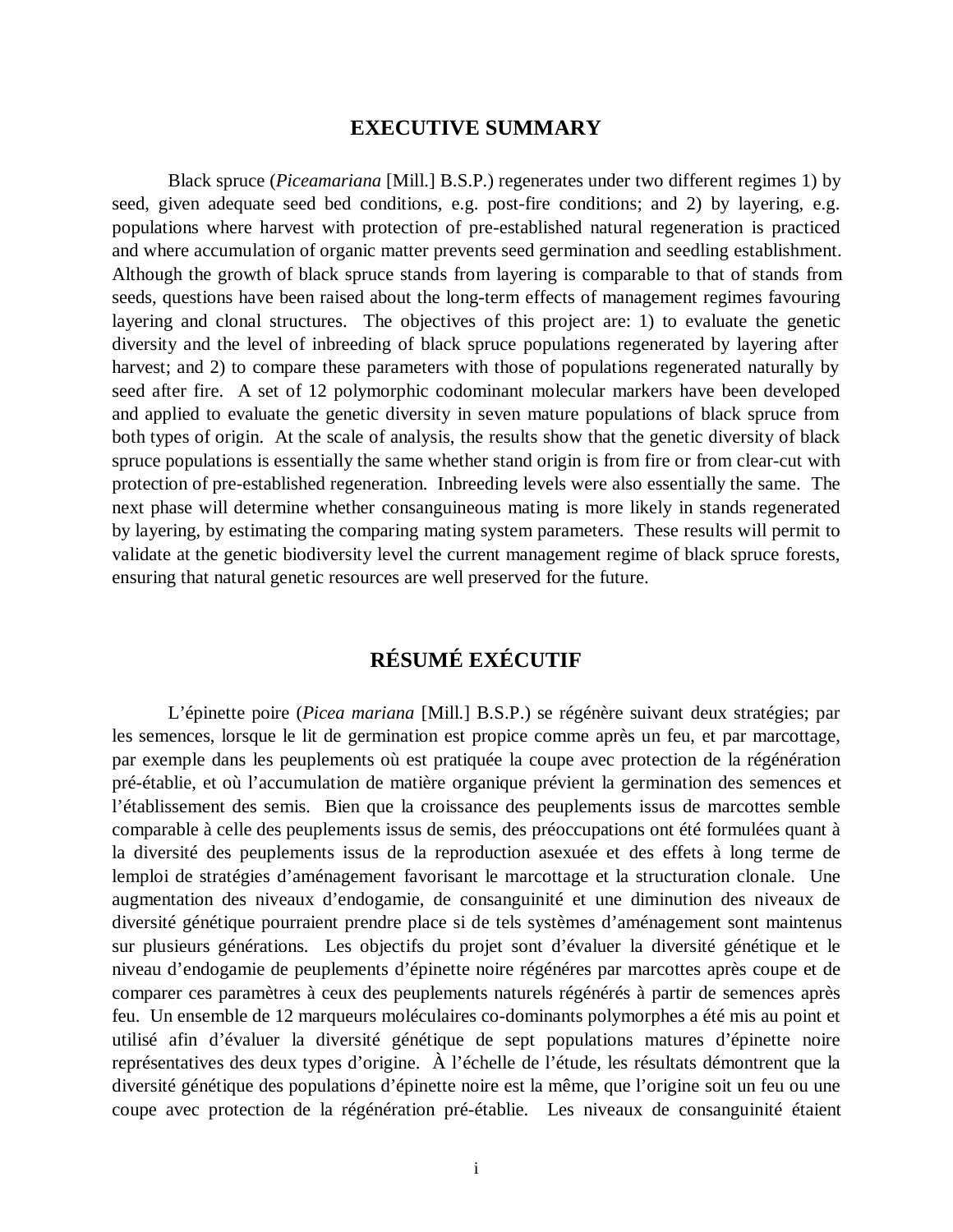également similaires. La prochaine étape permettra de déterminer si le taux de croisements consanguins est plus élevé au sein des peuplements régénérés à partir de marcottes, en estimant et en comparant les paramètres du système d'accouplement. Ces résultats permettront de valider au niveau de la biodiversité génétique le régime actuel d'aménagement des pessières noires, assurant une conservation à long terme des ressources génétiques naturelles.

#### **ACKNOWLEDGEMENTS**

We wish to thank Dr. René Doucet, scientist at the Quebec Ministry of Natural Resources, for assistance with the selection of study sites and precious help with the recognition of stand origin. We also thank Dr. Ken Smith, Mr. Francois Larochelle, respectively postdoctoral fellow with Dr. Alison Munson and research assistant at C.R.B.F., who help with field sampling. As well, we wish to thank Drs. Bob Rutledge and Jean Beaulieu, scientists at the Canadian Forest Service, for providing a black spruce cDNA bank and a range-wide panel of black spruce trees, respectively. We also acknowledge Produits Forestiers Alliance for access to study sites. This project was also supported by grants from the Natural Sciences and Engineering Council of Canada (equipment and basic research grants) and from Fonds FCAR du Québec (team grant).

#### **PROJECT PROFILE**

Legacy 1: Understanding disturbance

**Sub-legacy:** Regeneration under harvesting and natural

**Starting Date:** November 1996

**Completion Date:** March 2000

**Amounts Awarded:** • 1996-97: 12 500\$

- 1997-98: 25 000\$
- 1998-99: 20 000\$
- 1999-00: 20 000\$

#### **Sites of Study**

- Black spruce stand sites of Alison Munson's group in Québec, involved Produits Forestiers Alliance
- Two additional sites on Québec North Shore and Parc des Grands Jardins (geographical controls)
- Laboratories: Genetics lab. of the Forest Biology Research Centre (CRBF), Laval University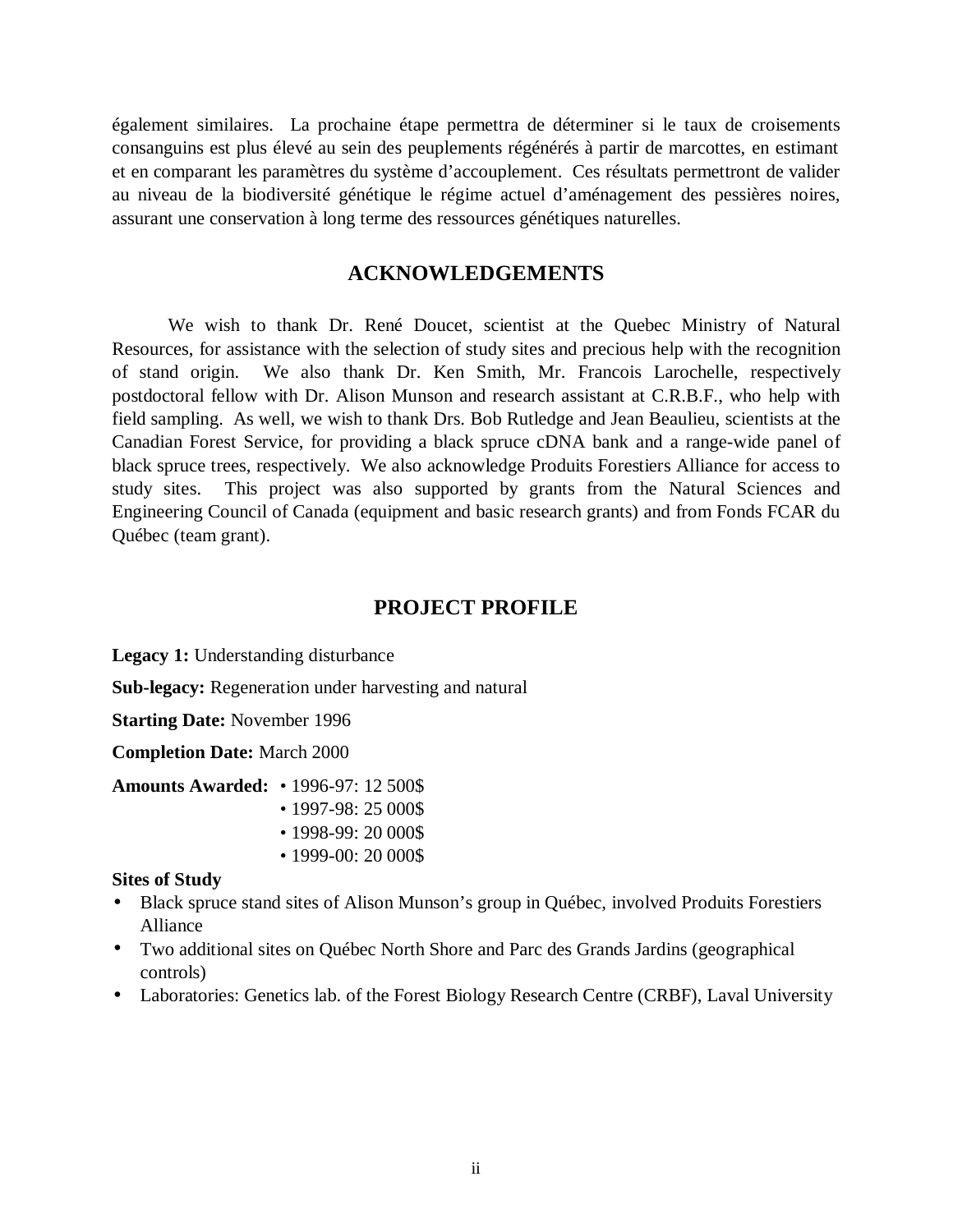#### **INTRODUCTION**

Black spruce (*Picea mariana* [Mill.] B.S.P.) has the capacity to regenerate naturally be either of two means. When seedbed conditions are favorable, such as following fire or when mineral soil is exposed by windthrow, regeneration may occur through seedling recruitment. In older stands, the accumulation of organic matter prevents the establishment of black spruce seedlings and regeneration occurs primarily by layering. Historically, silvicultural practices in Quebec have taken advanced of this latter reproductive strategy of black spruce; replacement of harvested stands by advanced clonal regeneration has been encouraged. However, concerns have emerged regarding the possible genetic consequences of management practices that promote the establishment of stands through asexual means. Does reproduction by layering lead to a reduction of genetic diversity? Perhaps inbreeding is enhanced by clonal structuring that may be caused by layering. An increase in inbreeding could lead to a reduction in vigour of future seedling populations. We are addressing these concerns by investing Québec populations of black spruce that differ in establishment history. Using codominant DNA markers, we are examining levels of genetic variation and mating system parameters in clonal black spruce populations that have replaced harvested stands and we are comparing these to stands that have regenerated naturally from seeds following fire.

#### **DATA ANALYSIS AND RESULTS**

#### **Development of Molecular Markers for Black Spruce**

To assess the genetic diversity of black spruce stands, we had to develop a totally new generation of codominant molecular markers allowing the unambiguous scoring of heterozygous trees from dominant homozygous trees. This is because biochemical codominant markers such as isozymes are notoriously difficult to score from phenol and tannin-rich vegetative tissues such as needles collected on mature conifer trees. DNA markers were based on the polymerase chain reaction (PCR), a process by which a large quantity of a specific segment of DNA can be amplified from a small amount of an organism's total DNA. The DNA segment that is amplified is flanked by two short, known DNA sequences called PCR primers. We designed PCR primers corresponding to each of 50 black spruce genes that were arbitrarily selected from a cDNA library (a collection of cloned, expressed DNAs provided generously by Dr. Bob Rutledge, research scientist at the Canadian Forest Service).

Thirty-nine pairs of PCR primers were successful in preliminary amplification trials and were used to screen a range-wide panel of black spruce trees for PCR products of differing sizes that could be easily separated using agarose gel electrophoresis and made visible by staining with ethidium bromide. Note that heterozygous genotypes often present additional nonallelic products (see arrow in adjacent figure), the result of heteroduplex DNA formation. The range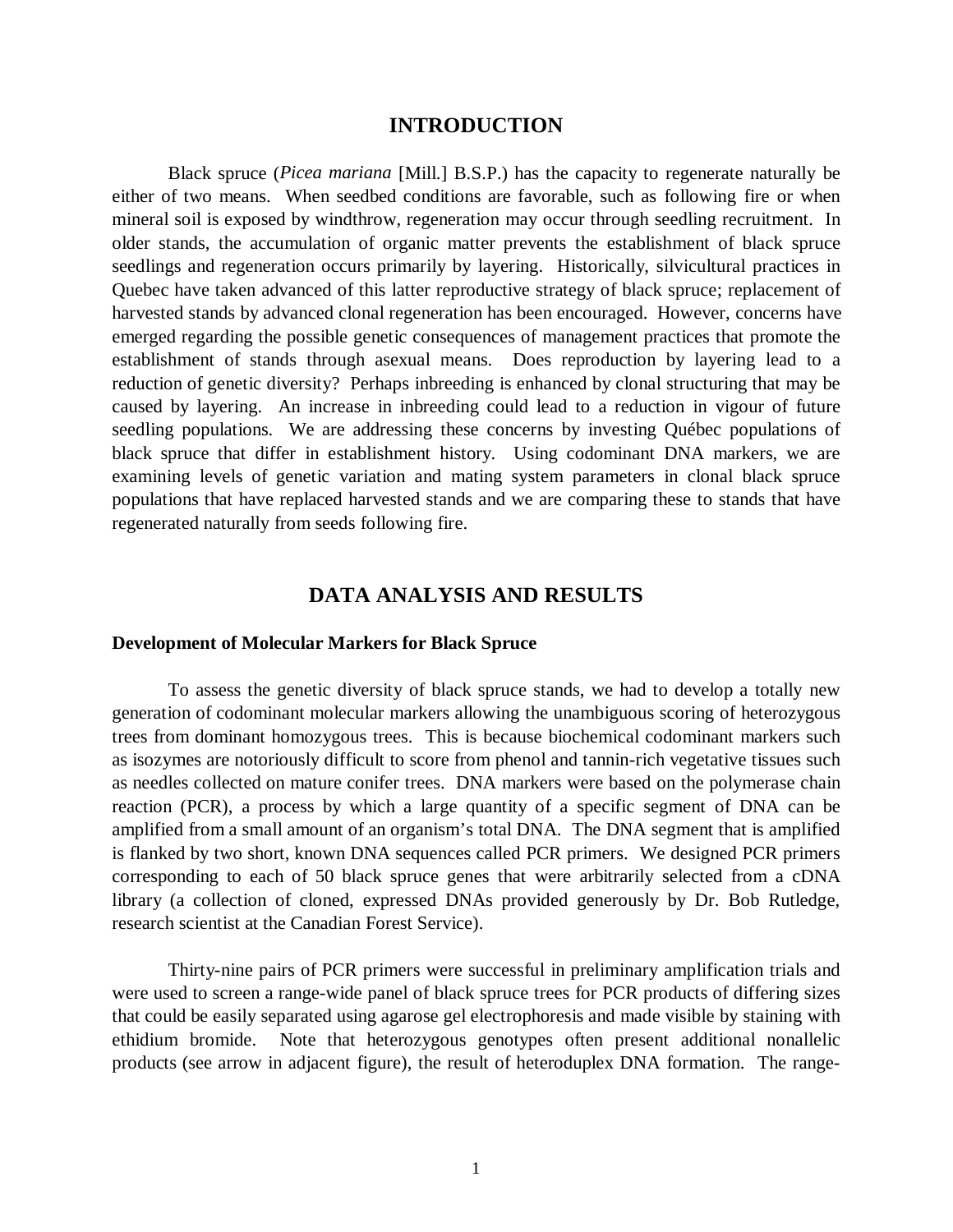wide panel was generously provided by Dr. Jean Beaulieu, research scientist at the Canadian Forest Service.

A total of 12 markers revealed exclusively codominant fragment-size variation in the range-wide panel of black spruce trees. These markers are convenient for use in population studies because they are technically simple to use and they can be assessed unambiguously in diploid tissues such as needles. These results have been published (Perry and Bousquet 1998, appendix II). Also and as an indirect fall out from this project, we have also demonstrated the usefulness of these markers in other conifer species (Perry and Bousquet 1998b, appendix III). It should be noted that grants from NSERC of Canada and FCAR of Québec were also necessary to develop fully these markers and make them available for analysis of field samples.

#### **Estimating the Genetic Diversity of Mature Populations**

Genetic variation at 12 codominant marker loci was examined in three stands that had regenerated vegetatively from layering following harvesting (CV1, CV3, PGJ) and in four stands that had regenerated from seeds following fire (FV1, FV2, FV3, NS). Stands were aged 60-75 years. Five of the seven stands were located in the CAAFs of Produits Forestiers Alliance (CV1, CV3, FV1, FV2, FV3) in addition to two geographical control stands, one locate din Parc Des Grands Jardins (from layering after clear-cut, PGJ) and the other one the North Shore Region of the St-Lawrence River (from seeds after fire, NS), both in Québec. Stand origin was validated using historical records, the presence of stumps as well as verifying the reproductive origin of mature trees, whether from pre-established layering following clear-cut or from seeds following fire. This was done in collaboration with Dr. René Doucet, ecophysiologist for the Ministère des Ressources naturelles du Quebec, by checking on a number of trees the ring accumulation pattern with trees established from layering, which usually show a heterogenous and asymmetrical growth pattern in the early years. DNA was extracted from needles of 30 trees per stand and genetic fingerprints were obtained for each of these trees for 12 marker loci. Sampled trees were spaced at least 20 m apart.

Briefly, no trends in either the amount of variation (as measured by heterozygosity or the number of alleles per locus) or the level of inbreeding (as measured by the fixation index) were apparent between the two population types at this scale of sampling. Thus, the genetic biodiversity detected in black spruce stands resulting from the current harvesting regime practiced in Québec does not appear to depart significantly from that of black spruce stands from fire origin, at least after one round of harvesting and at the scale of study (0.5 hectare). These results will be published, together with those from the third part of the project (see below), in a paper to be submitted during next Winter. Again here, complementary funding from NSERC of Canada and FCAR of Québec should be acknowledged.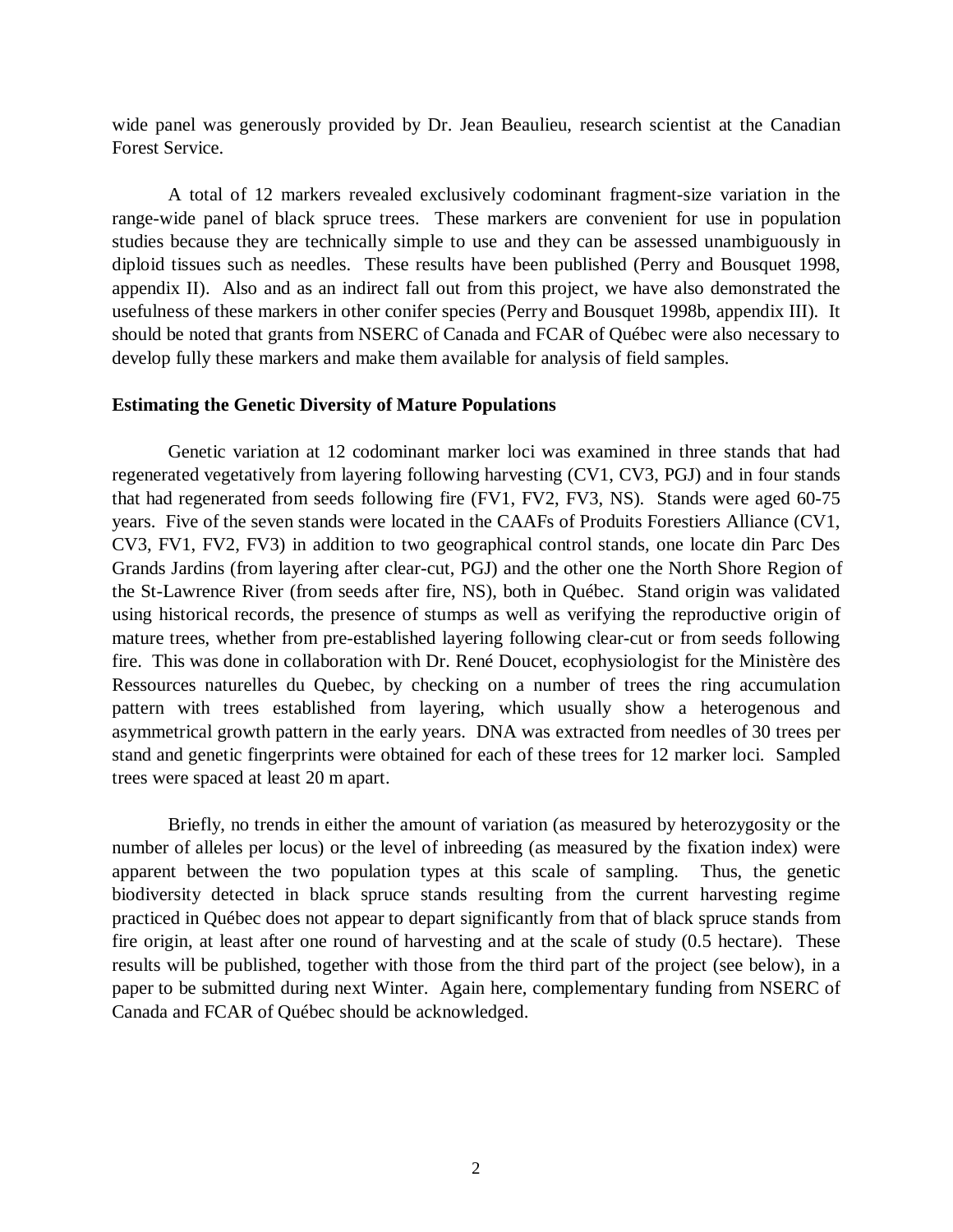| Origin  | Population      | Mean nb of<br>alleles/ $locus1$ | Heterozygosity <sup>2</sup> | Indreeding $level3$ |
|---------|-----------------|---------------------------------|-----------------------------|---------------------|
| Harvest | CV1             | 2.8                             | 27                          | $-3$                |
|         | CV <sub>3</sub> | 2.9                             | 26                          | ∍                   |
|         | PGJ             | 2.6                             | 24                          |                     |
| Fire    | FV1             | 2.7                             | 30                          | 5                   |
|         | FV <sub>2</sub> | 2.8                             | 28                          |                     |
|         | FV3             | 2.9                             | 24                          |                     |
|         | <b>NS</b>       | 2.7                             | 23                          |                     |

Table 1. Mean genetic parameters values estimated in mature populations of black spruce

<sup>1</sup> Based on a sample of 12 independent genetic loci (STS markers).

<sup>2</sup> Unbiased expected heterozygosity.

 $3$  In units of fixation index  $F_{IS}$ . Positive values indicate increased relatedness relative to random assortment (Hardy-Weinberg) expectations.

#### **Inbreeding levels in seed populations**

We are currently investigating the mating system in four of the seven stands previously analyzed at the mature population level: two of fire origin and two clonal. The underlying hypothesis is that clonal micro-substructing promoted by clear-cut and layering stand origin might promote consanguineous mating as compared to stands from seeds and fire origin. By examining genetic markers in embryos extracted from seeds of mature trees, we will determine whether the level of inbreeding in the filial generation is affected by the mature stand's origin.

Codominant DNA markers will be assayed in 2 embryos per tree, 15 trees per stand (a total of 1440 embryos). Single-locus and multilocus outcrossing rates will be estimated from these data using a maximum-likelihood approach. These results together with the results from the previous section will be submitted to publication during the next Winter.

Until now, our efforts under this sub-project have focused on collecting and extracting from cones the required seeds from the different stands and developing innovative methodologies that will facilitate the processing of the large numbers of embryos to be fingerprinted genetically. We have adapted during the last Winter a simple and rapid DNA preparation protocol and we have determined combinations of markers that are amenable to being amplified together in the same PCR (multiplex PCR). To reduce costs, we have settled for the 8 most polymorphic loci, thus those giving us as much genetic information as possible. We have multiplexed most of these, that is, we now amplify more than one genetic marker at a time in order to save in reagents and time. With respect to the genetic markers previously developed (Perry and Bousquet 1998a), we have developed the following successful combinations of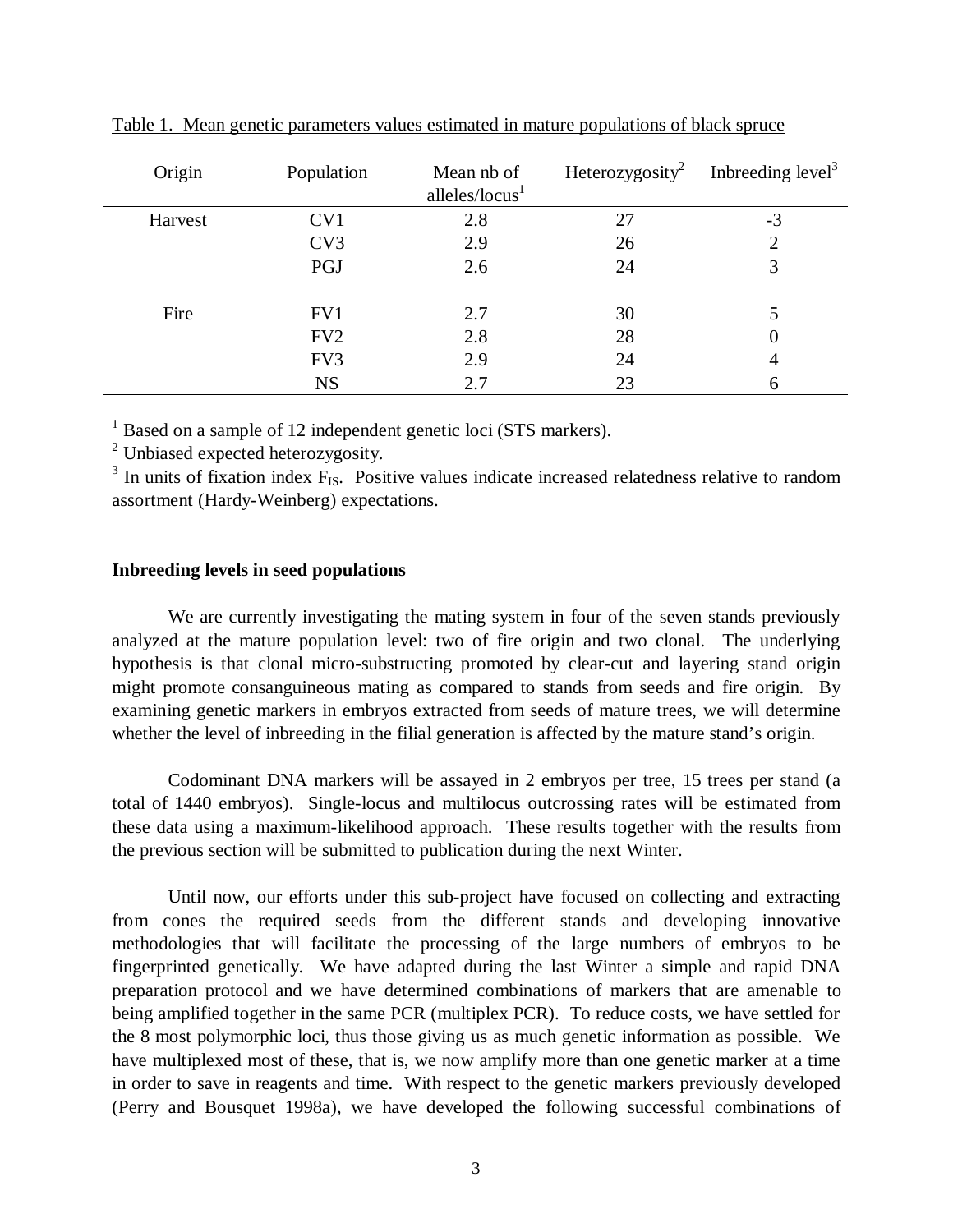markers: Sb098-Sb21-Sb70, Sb62-Sb29, Sb24-Sb06. We still amplify Sb01 alone. Thus, instead of 8 PCR reactions per embryo, the multiplex approach requires only 4 PCR reactions per embryo.

Following this, we have completed the DNA extractions and have initiated the DNA fingerprint analysis for each of the 1440 embryos. Two stands (CV3 and FV1) have been completed for 5 polymorphic marker loci, for a total 3600 single-locus genotypes obtained. Obtaining the rest of the fingerprints should be completed by the end of September 1999. The numerical analysis should be completed late in the Fall of 1999 or early next Winter. Again here, complementary funding from NSERC of Canad and FCAR of Québec should be acknowledged.

#### **MANAGEMENT IMPLICATIONS**

Besides its fundamental benefits for improving our understanding of natural genetic variation in commercially important Canadian conifer species and providing a new generation of molecular markers for the international plant and forest genetics communities (Perry and Bousquet 1998a,b), this project is, to our knowledge, the only one in the Network assessing the possible impacts of current harvesting practices on the genetic biodiversity of an important component of our Canadian boreal forests. As such, the results will provide guidelines to the Québec Ministry of Natural Resources and other provincial agencies in order to enforce or modify current forest policies regarding the management regime of black spruce stands. Thus, these guidelines will help enforcing the first CSA criterion for certification of forest management practices, which is to preserve biodiversity at all levels, including natural genetic resources. Companies such as Produits Forestiers Alliance, our industrial partner in this project, is keenly interested in enforcing these guidelines and accessing sound data to achieve this goal.

#### **REFERENCES**

- **Perry, D.J. and J. Bousquet. 1998a.** Sequence-tagged site (STS) markers of arbitrary genes: development, characterization and analysis of linkage in black spruce. Genetics 149:1089-1098 (June issue). Appendix II.
- **Perry, D.J. and J. Bousquet. 1998b.** Sequence-tagged site (STS) markers of arbitrary genes: the utility of black spruce-derived STS primers in other conifers. Theoretical and Applied Genetics 97:735-743. Appendix III.